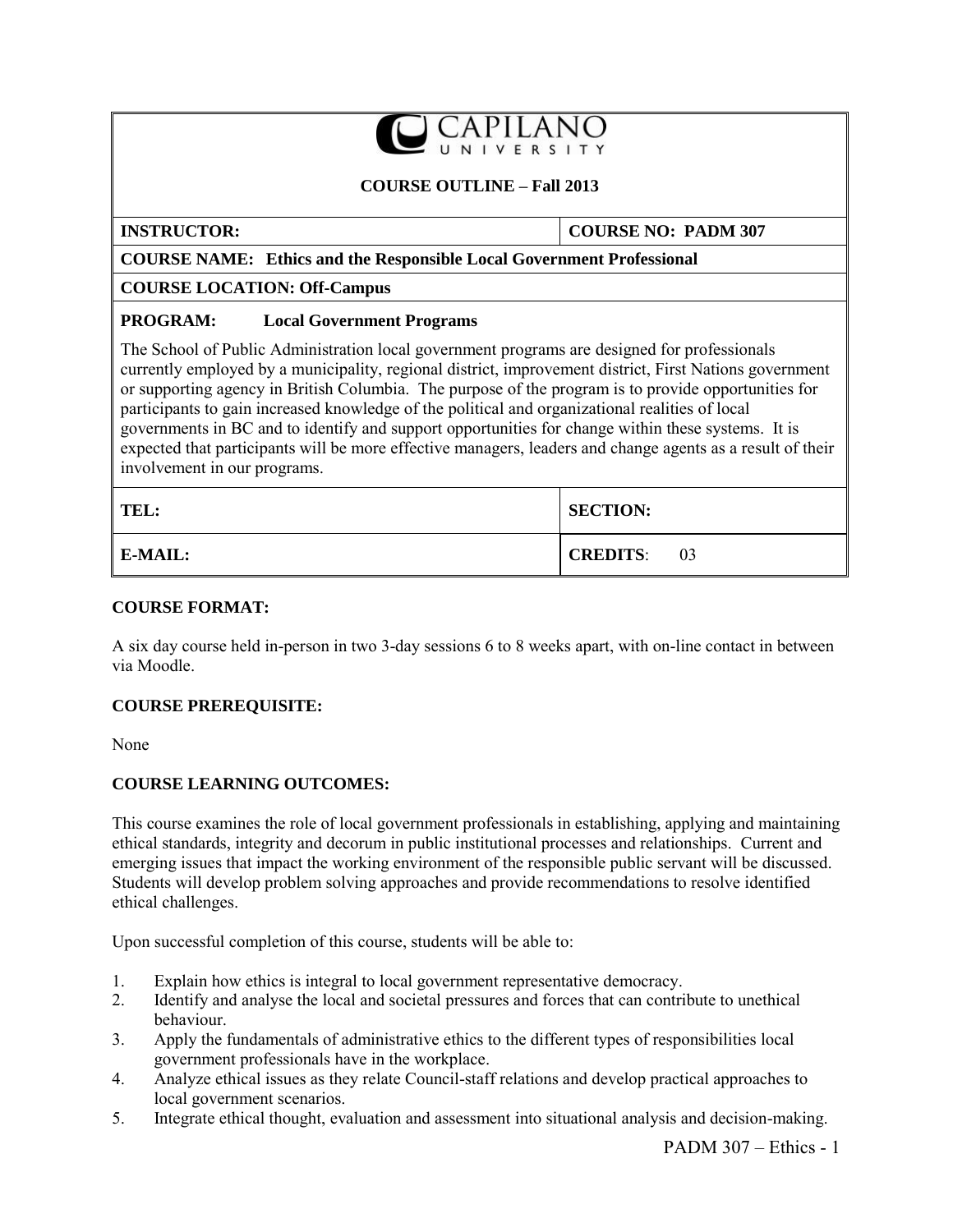- 6. Critically analyse and evaluate practices, approaches and perspectives related to local government ethical issues and create responses related to identified ethical challenges.
- 7. Develop and apply practical strategies, including policies and guidelines, that strengthen the ethos of responsible behaviour for the field of local government and for local government professionals.

Through seminars, course readings, case studies, role playing exercises, group exercises, written assignments and oral presentations, students will demonstrate competence in critical and strategic thinking; research and analysis; policy development; oral presentation skills and report preparation.

# **REQUIRED TEXTS AND OTHER RESOURCES:**

Kernaghan, Kenneth & Langford, John W. *The Responsible Public Servant*. Montreal: The Institute for Research on Public Policy and the Institute of Public Administration of Canada, 2006.

The required text will be distributed on the first day of class. Additional readings will be provided by the course instructor in class and electronically.

Moodle - Course material, announcements and communications in between in-class sessions will be on course site. Link: <http://moodle.capilanou.ca/> For help click on "student help".

# **EVALUATION PROFILE:**

|                | <b>Assessment /Assignment</b>                                      | % of Final | Individual/  |
|----------------|--------------------------------------------------------------------|------------|--------------|
|                |                                                                    | Grade      | Group        |
| 1              | Paper $#1$                                                         | 20%        |              |
|                | Research study of a chosen topic and presentation of findings.     |            |              |
|                | (Instructor will provide additional information about essay and    |            |              |
|                | <i>presentation expectations.)</i>                                 |            |              |
| $\overline{2}$ | Group Project                                                      | 25%        | $\rm U\rm G$ |
| 3              | Paper #2                                                           | 30%        |              |
|                | Research study of a chosen topic and presentation of findings.     |            |              |
|                | (Instructor will provide additional information about essay and    |            |              |
|                | presentation expectations.)                                        |            |              |
| $\overline{4}$ | <b>Oral Presentation</b>                                           | 15%        |              |
|                |                                                                    |            |              |
| 5              | In-class participation                                             | 10%        | G            |
|                | Contribute to group discussions and participate in small group and |            |              |
|                | class exercises.                                                   |            |              |
|                |                                                                    |            |              |
|                | <b>Total</b>                                                       | 100%       |              |

### **GRADING PROFILE:**

| A+        | 90-100% | $B+$      | 77-79 | ◡┐          | 67-69 | D | 50-59               |
|-----------|---------|-----------|-------|-------------|-------|---|---------------------|
| A         | 85-89   | D         | 73-76 | $\sim$<br>֊ | 63-66 |   | <b>Below</b><br>50% |
| <b>A-</b> | 80-84   | <b>B-</b> | 70-72 | ◡           | 60-62 |   |                     |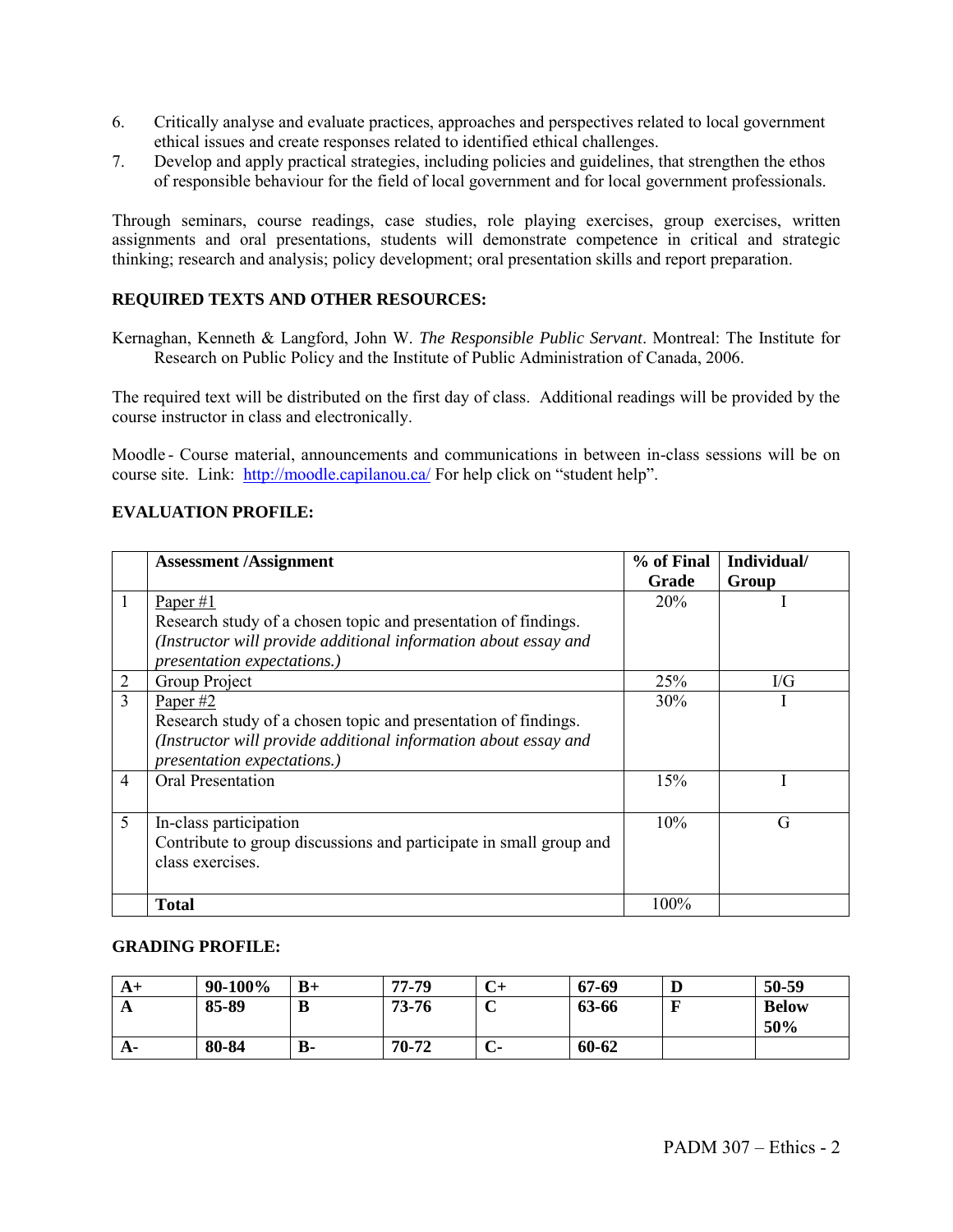# **COURSE CONTENT/SCHEDULE:**

Topics listed below cover the major areas of study for each day of the course. This list does not necessarily include all subject matter to be presented by the instructor or guest speakers throughout the term. Please refer to individual weekend agendas for details on final topics and speakers.

# **DAY 1 MODULE 1 Introduction to Morality, Ethics and the Law**

## *Objectives:*

- *Apply and evaluate the use of different ethics and value constructs and theories.*
- *Identify, analyse and discuss concepts surrounding public service motivation.*
- *Create a framework which seeks to balance questions of efficiency and democratic accountability.*

## **Topics:**

- $\triangleright$  Defining responsible behaviour.
- $\triangleright$  Is there a "right" answer? Who defines ethical behaviour in the first place?
- $\triangleright$  The Canadian Charter of Rights and Freedoms and the Rule of Law.
- $\triangleright$  Balancing control and autonomy; uniformity and discretion; following the 'rules' and exercising practical wisdom.

# **DAY 1 MODULE 2 Theoretical and Applied Ethics / Moral Theories**

## *Objectives:*

- *Recognize and define different ethical theories and approaches and utilize these in situational analysis, evaluation and practical problem solving.*
- *Evaluate and assess differences in public expectations of responsible local government professionals and those of local government elected officials.*

# **Topics:**

- $\triangleright$  Deontological (Duty) approaches to local government issues What are the expectations of persons holding public office?
- $\triangleright$  Utilitarianism / Consequentialism What is the most beneficial action to take?
- $\triangleright$  Virtue Ethics As pertinent to responsible public servants
- $\triangleright$  Ethics of Care What approach best preserves relationships? How do these approaches interact and differ?

## **DAY 2 MODULE 3 Why Ethics is Important to the Public Service – The Accountable and Politically Neutral Public Servant**

# *Objectives:*

- *Identify why ethics is important for public service bodies and public employees, and evaluate and assess how ethics may be adapted and applied in practical situational use.*
- *Evaluate and assess what makes an ethical issue distinct from a legal or political issue.*
- *Assess and evaluate the "Westminster Model" against the practical realities for local governments today and developing for the future.*
- *Evaluate the differences in expectations for responsible Provincial and Federal public officials versus those for local government professionals.*
- *Create a framework for local government-specific professional ethics.*
- *Evaluate the criteria by which a Council or Board"s decision is deemed to be the "correct" one.*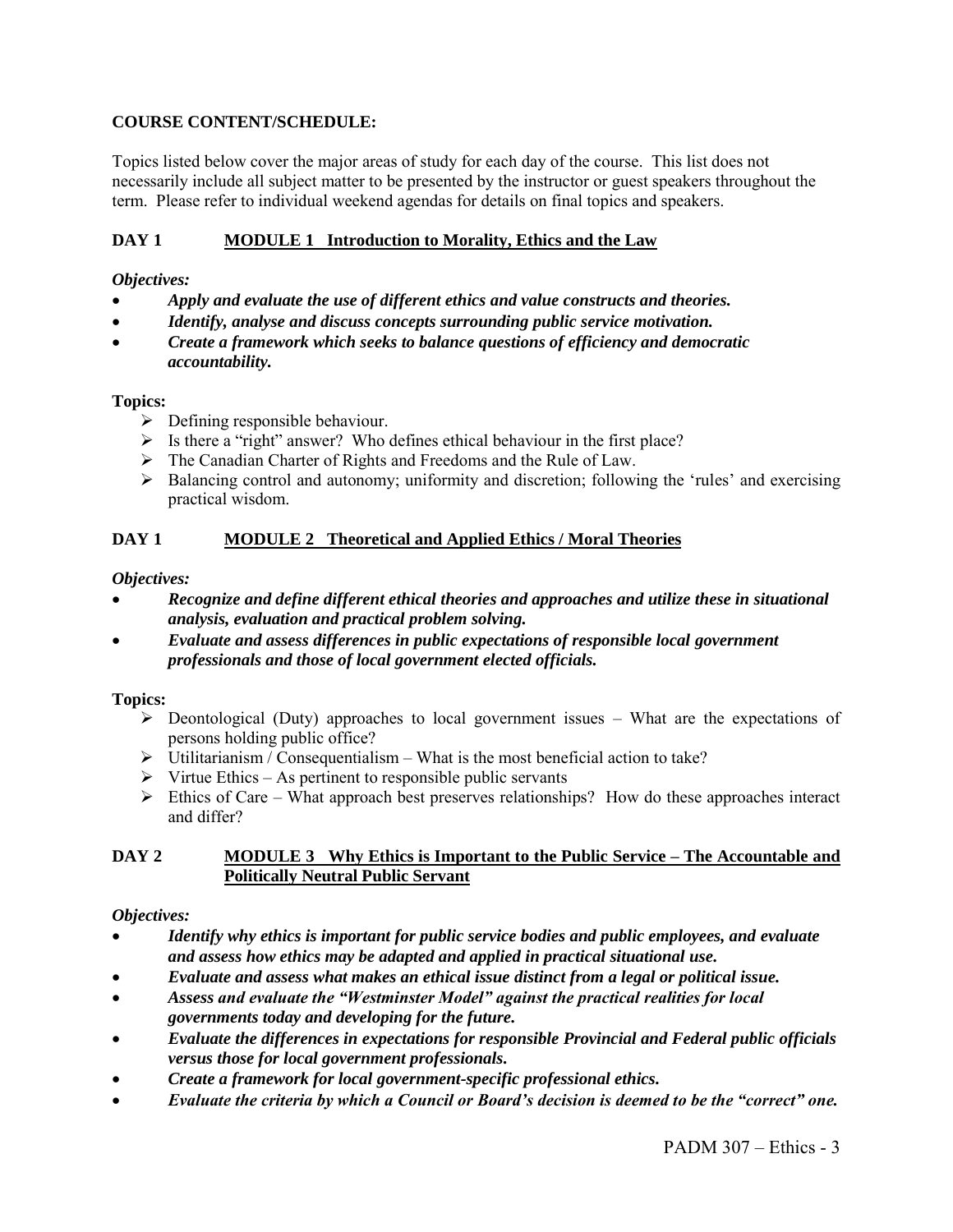## *Assess the implications of bureaucratic anonymity and confidentiality against "speaking truth to power", "whistle blowing", and the "public trust".*

## **Topics:**

- $\triangleright$  Democracy and loyalty to elected governments. Is the Council always 'right'?
- Roles and approaches; "Objective Science" vs. Political Considerations; "Truth to Power".
- $\triangleright$  The Westminster Model Ministerial Responsibility and Bureaucratic Anonymity.
- $\triangleright$  Understanding the traditional model and why it is inapplicable to the local government setting.
- $\triangleright$  Definitions of accountability and the impact of multiple accountabilities as one moves up in the public sector. How this impacts upon value judgements for local government professionals.
- $\triangleright$  The various definitions of "efficiency" in a public context (technical, public, professional) conflicting interests, and who decides.
- $\triangleright$  The "one employee model" and its various applications, particularly regarding accountability and communications.
- $\triangleright$  Transitions to flatter organizational models and cross-functional teams and the implications for ethical practices.
- $\triangleright$  Enforcement / Whistle Blowing

## **DAY 3 MODULE 4 The Ethics of Community Building / The Public's Business and Service to the Public– Acting in the Public Interest**

### *Objectives:*

- *Identify, analyse and evaluate central questions concerning public interest issues and the "common good".*
- *Recognize the relevance and importance of public interest, and explore and evaluate the application of this conceptual framework in practical situational use.*
- *Evaluate the differences between private sector ethical practices and those pertaining to responsible local government professionals.*
- *Evaluate and assess the implications of "New Public Management" principles, vis a vis treating parties as "customers" versus "citizens".*
- *Create a framework that might be used to guide your own relationship with special interests.*
- *Evaluate and assess potential multiple accountabilities for responsible local government professionals and analyse the implications of these.*
- *Evaluate the appropriateness of bureaucratic oversight of politicians and political decisions and actions.*

### **Topics:**

- $\triangleright$  The 'Public Interest'
- Citizens / Clients / Customers / Developers / Suppliers / Unions / Special Interests / Social Media
- $\triangleright$  Traditional Media
- $\triangleright$  Special oversight Integrity Commissioners, Local Government Auditor General, Ombudsmen etc. – potential inconsistency with democratic principles and traditional theories of accountability
- $\triangleright$  Fundamental Contradictions Duties to Individuals or Groups?

# **DAY 4-5 MODULE 5 Professional Conduct – People Values and the Ethical Work Place**

# *Objectives:*

- *Analyse and evaluate different ethical cultures in different settings.*
- *Analyse the characteristics of an ethical workplace and apply and evaluate frameworks and tools that may respond to issues that arise in practical situational use.*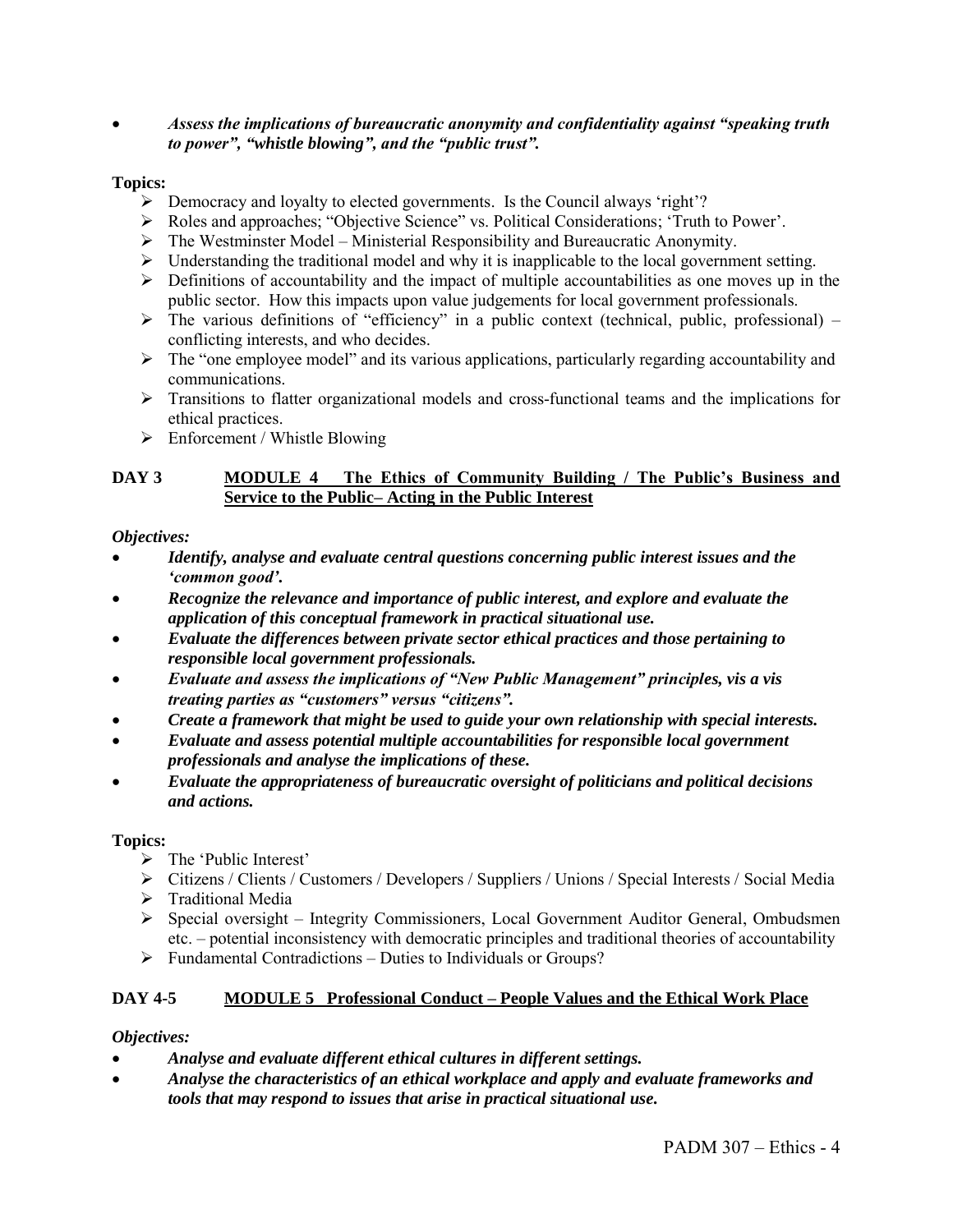*Evaluate the various types of duties and obligations applicable to responsible local government professionals.* 

#### **Topics:**

- $\triangleright$  Conflict, Bias, Fiduciary Duties The Law is Not Enough
- Heterogeneous Organizations / Heterogeneous Values and Ethical Cultures Relationship Building and Maintenance
- $\triangleright$  Confidentiality, Protecting the Privacy of Citizens and Employees
- $\triangleright$  Harassment and Bullying

#### **DAY 5-6 MODULE 6 Preserving and Promoting Responsible Behaviour**

#### *Objectives:*

- *Identify, analyse and evaluate the various distinctive ethics that professionals in public service roles adopt.*
- *Identify, evaluate and apply various organizational approaches to ethical guidance.*
- *Analyse and evaluate what form of regulation / guidance may be appropriate in different settings and create frameworks that might be applied in practical situational use.*
- *Create a personal Code of Conduct for conducting your own approach to being a responsible local government professional.*

#### **Topics:**

- $\triangleright$  Codes of Conduct / Aspirational and Regulatory / Compliance and Integrity Managing Complex Relationships
- $\triangleright$  Modelling and "Walking-the-Talk" / "Ethical" Leadership

### **UNIVERSITY POLICIES**

Capilano University has policies on Academic Appeals (including appeal of final grades), Student Conduct, Cheating and Plagiarism, Academic Probation, and other educational issues. These and other policies are available on the University website. In addition to the policies of the university, the School of Public Administration has the following policies governing the management of our classes and curriculum.

### **PROGRAM POLICIES – SCHOOL OF PUBLIC ADMINISTRATION**

**Attendance:** Regular attendance and punctuality are both essential and expected due to the nature and format of the course materials. Absences are only acceptable in emergency or extreme circumstances and only with the prior approval of the instructor.

#### **Cheating and Plagiarism:**

Cheating is an act of deceit, fraud, distortion of the truth, or improper use of another person"s effort to obtain an academic advantage. Cheating includes permitting another person to use one"s work as their own. Plagiarism is the presentation of another person"s work or ideas as if they were one"s own. Plagiarism is both dishonest and a rejection of the principles of scholarship. Information about how to avoid plagiarism by proper documentation of sources is available in the Library, the Writing Centre and is published

on the Capilano University website.